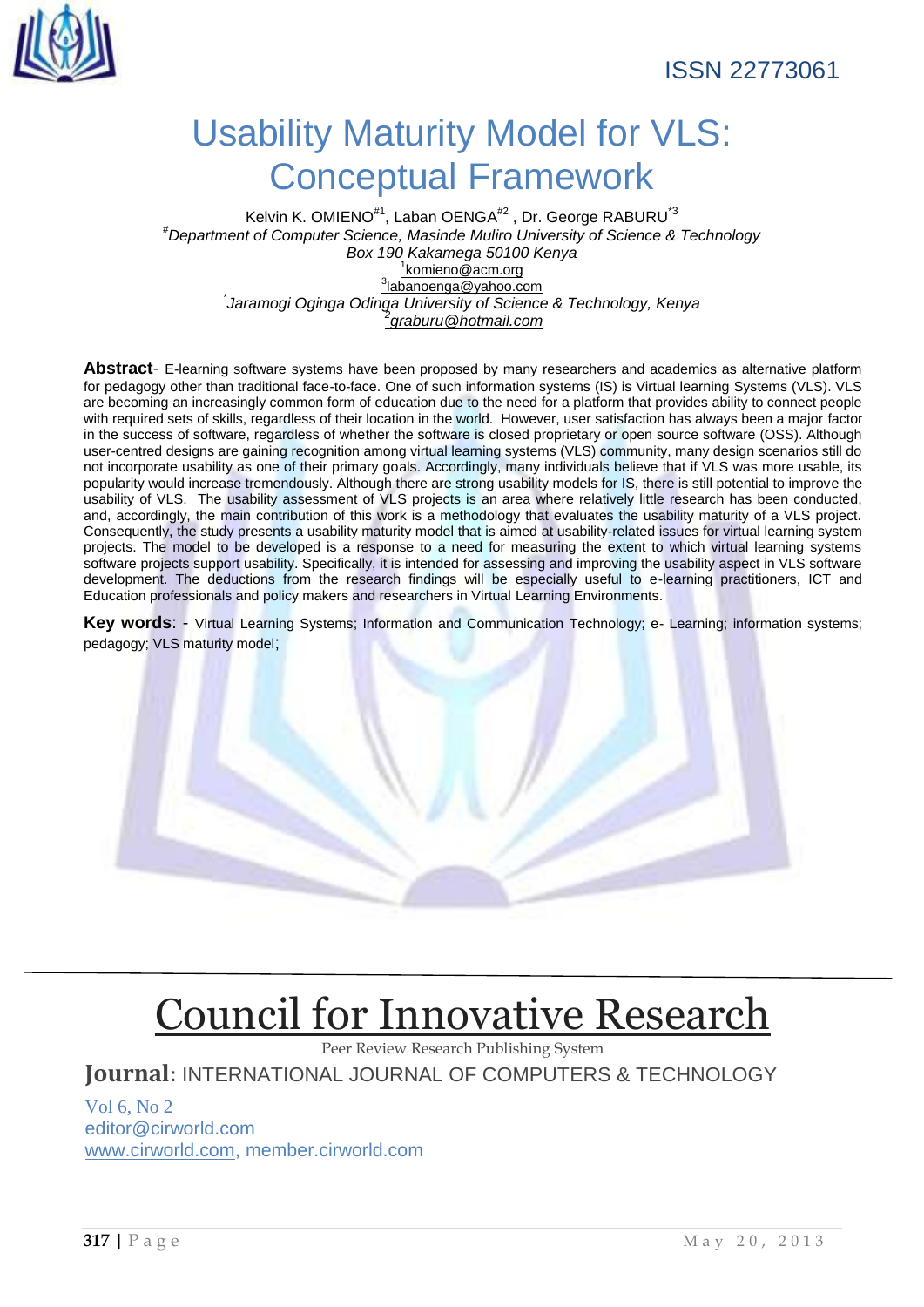## **1.0. INTRODUCTION**

One of the problems faced by university academics in developing countries such as Kenya is to facilitate learning with a changing profile of students, in bigger and bigger classes (Perry, Harker & Volkov 2003). The environment in higher education is undergoing major changes as many academic institutions are offering courses either partially (Web enabled) or totally (Web exclusive) online to facilitate learning (Light and Cox 2001, Clifton, Jason & Gupta 2007, [Omoda-Onyait](http://springerlink3.metapress.com/content/?Author=Godfrey+Omoda-Onyait) & Lubega , 2011). Use of ICTs can offer a rich choice of learning experiences that are appropriate to needs, space, pace, aspirations and learning styles (Flood 2002, Kinuthia 2009, Omwenga, 2011). One of such technologies is use of virtual learning systems (VLS) as an e-learning system. But, virtual learning systems can suffer from severe usability problems such as conceptual disorientation and inability to manipulate objects (Kaur et al. 1996, Squire & Preece, 1996).

Nielsen posits that, a VLS will be accepted or not from the users, according to its practical acceptability and usefulness that include its usability and utilization (Nielsen, 2003). If a website is difficult to use, people leave. If the homepage fails to clearly state what a company offers and what users can do on the site, people leave. If users get lost on a website they leave (Nielsen, 2003). In creating a successful online community, there are two critical components: sociability and usability (Nielsen, 2003, Sirje & Wood, 2004). In creating a successful virtual learning system one of the critical components is usability of the system. Usability is defined as the extent to which a system can be exercised to achieve specific goals and complete welldefined tasks effectively, efficiently and with satisfaction (Dix, 1998).

Usability is a qualitative attribute that assesses how easy user interfaces are to use (Nielsen, 2003). It is an attribute to measure the ease of use, the ease-of–learning to use, efficient and effective use and satisfaction of a user while using the system or in other words it measures the quality of user's interaction to the learning environment. The usability of the virtual learning system is thus an important attribute because it influences the user's satisfaction, the ability to learn and to remember the content of the learning environment (Mary and Chrsitine 2006); in minimizing number of errors during interaction with the learning environment which leads to more effective and efficient learning.

Despite VLS being very useful platforms for learning, there are no methods for evaluating the usability of VLS systems has been reported. It may be argued those conventional usability evaluation methods, such as heuristic evaluation (Nielsel, 2003) and DeLone and McLeen Information system success model (DeLone & McLeen 2003) or ISO 9126 model could be applied to Information systems. However, these models provide little support when it comes to VLS. For instance, the Information System success model (DeLone & McLeen 1992, DeLone & McLeen 2003) and the e-learning success model (Holsapple & Lee-Post 2006) posit that the success of IS and e-learning systems is dependent on the intervening variables (user satisfaction and system use), which are in turn dependent on the quality of information, system, and service. Technology acceptance model (TAM) developed in the IS area has emerged as a useful model for explaining e-learning system usage and satisfaction (Landry, Griffeth & Hartman 2006). Besides,

ISO 9126 proposed a product oriented usability approach (Beval Negal ISO 9126). However, usability should address several requirements that the user can affect, including both use preparation and results evaluation. This provides a basis to investigate the problems of virtual learning systems evaluation

#### 1.1 PROBLEM STATEMENT

Virtual learning systems evaluation has been studied (Nielsen 2003, Mary and Christine 2006, Ahmed 2010, Kaur et al. 1996) but there has been little research in the context of usability (Costabile, Marsico, Lanzilotti, Plantamura and Roselli 2005). It's important to note that, the success of a virtual learning system (VLS) depends to a considerable extent on student acceptance and use of such an e-learning system. As such, there is clear need for well-designed measures for evaluating VLS. After critically assessing models of technology adoption, including the Technology Acceptance Model (TAM), TAM2, ISO 9126, the Unified Theory of Acceptance and Usage of Technology (UTAUT) and the DeLone and McLean Model of Information Systems Success, the researcher noted little information on issues of usability of VLS. Those existing frameworks have not been validated empirically and/ or they may have been validated, but are not in this study area meaning we can't consume them directly due to unique characteristics of VLS. The study aims to build a conceptual model to explain usability of virtual learning systems in the context of universities.

## **1.3. RESEARCH PURPOSE**

To develop a usability maturity model for virtual learning system

### **1.4. OBJECTIVES**

- a. To investigate the characteristics of virtual learning systems
- b. To develop a virtual learning system usability maturity model
- c. To develop measures for virtual learning system
- d. To validate the proposed measurement model

### **1.5. RESEARCH QUESTIONS**

- a) What are the characteristics of virtual learning systems?
- b) Which is a virtual learning system usability evaluation framework?
- c) What metrics that can be used to indicate usability of virtual learning system?
- d) To what extent are the measures and the proposed framework meeting their specification?

## **1.6. SCOPE AND DELIMITATION OF THE STUDY**

The study will employ a case study of a university in Kenya that has integrated VLS. It will concentrate on aspects of usability in virtual learning systems. It will focus on the different entities of a university set up that includes students and lecturers.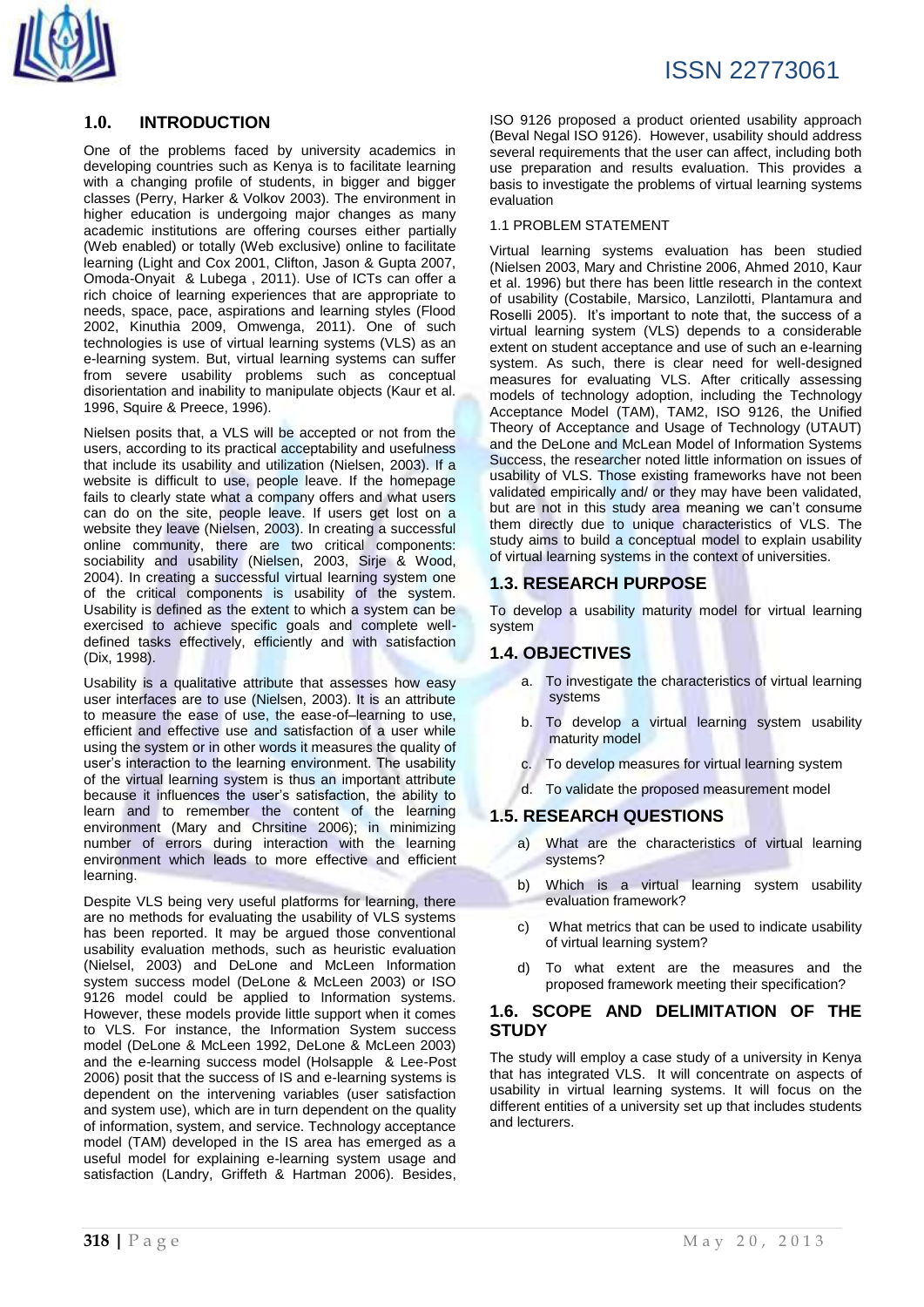

## **1.7. JUSTIFICATION**

Usability Maturity model for Virtual Learning Systems to be developed will likely:

- a) Provide a set of metrics for any university that aims to implement VLS as a platform for learning
- b) Provide measures that can be adapted by any university in the process of implementing VLS.
- c) Help in decision making and policy implementers on the best practices for effective creation of virtual learning systems in universities.

## **1.8. SIGNIFICANCE OF THE STUDY**

The intended final outcomes of the research will: contribute to deeper understanding of integration and usability metrics for virtual learning systems in universities which still lacks. It will add to the already existing knowledge by acting as evidence for the development of guidelines for virtual collaborative teams using virtual learning systems and other collaborative technologies in higher education. In addition, the research will generate knowledge towards development of a framework that will help decision makers to formulate more effective policies and policy implementers to enable them to make informed choices about their approach to virtual learning. Also, the study will provide baseline information for planning and for making comparisons across universities. On the other hand, the study will give recommendations on future work on virtual learning systems as well as its suitability as a platform for effective teaching and learning. Lastly, the deductions from the research findings will be especially useful to e-learning practitioners, ICT and Education professionals and policy makers and researchers in computer-mediated learning systems

## **2.0. CONCEPTUAL FRAMEWORK**

The most important goal of VLS systems is to deliver instructions that can produce equal or better outcomes than face-to-face learning systems. To achieve the goal, an increasing number of empirical studies have been conducted over the past decades to address the issue of what antecedent variables affect students' satisfaction and learning outcomes and to examine potential predictors of VLS outcomes (Ahmed 2010, Saba, Rehman & Sulong 2009). Important aspects such as pedagogy of choice, student empowerment, student self-regulation, and collaborative student learning strategies have been key elements in VLS. The research model developed is adapted from ISO 9126 Software quality model and is a blend of a management information systems (MIS) success model (DeLon and McLeen 1992) depicted in figure 1



Figure 1: Conceptual Framework (Adapted from ISO 9126 Quality Model)